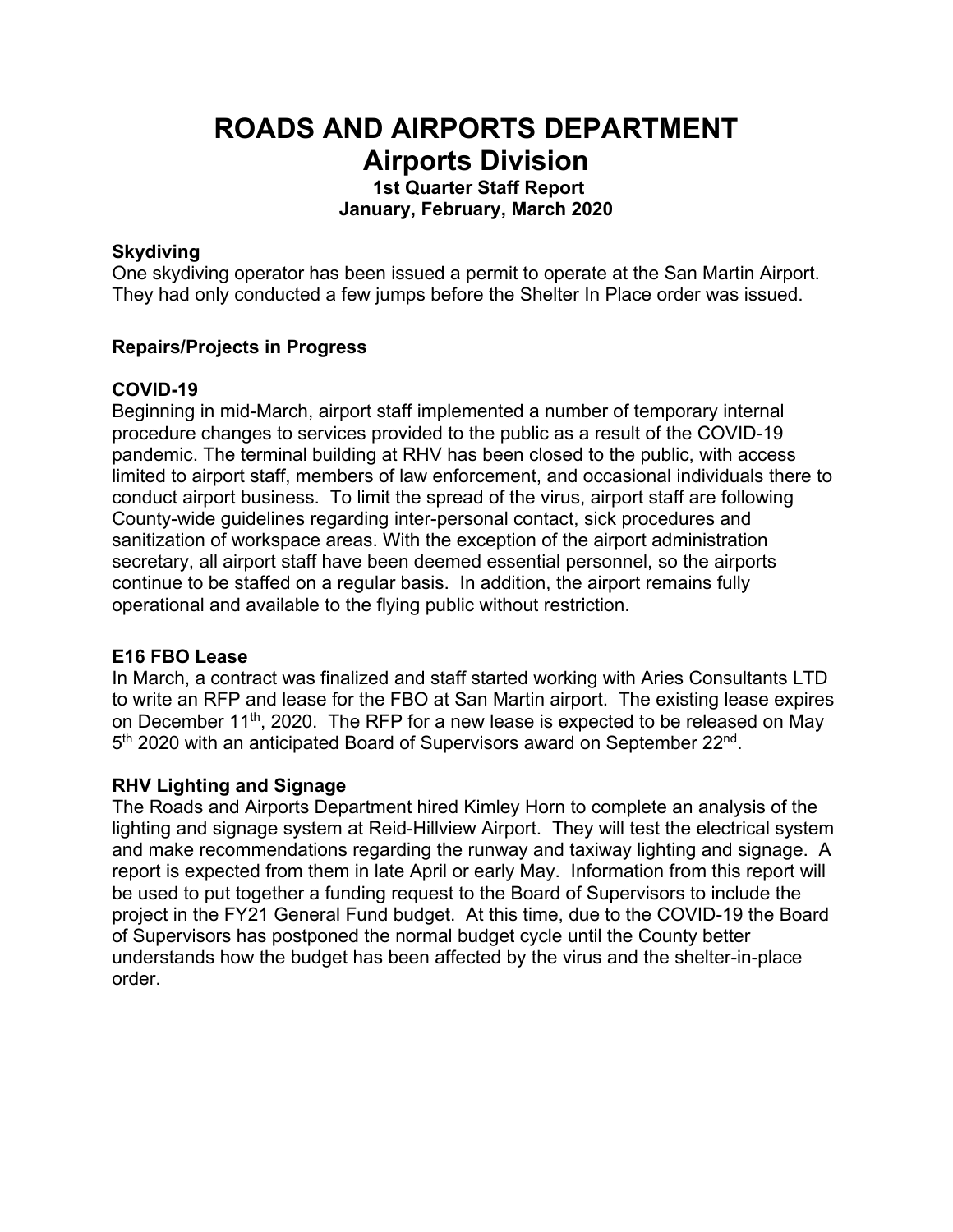# **Staffing Changes**

None

# **Accidents and Incidents**

# **RHV – January 7th**

At 1135 hours a white passenger van proceeded onto the RHV movement areas crossing taxiways Y and Z and entering runway 31R. This caused ATCT to cancel the landing clearance of an arriving aircraft. Upon notification by air traffic control personnel, airport staff quickly located the van and escorted it off the movement areas. The driver had just rented the van from the on-airport rental company. The driver was confused about his location and spoke limited English. He was able to access the movement area by a fluke in the access control system that manages access to the primary vehicle gates. A radio call box is located at the inbound and outbound gates. The gate can be remotely operated by airport staff using a handheld radio with a special activation button only when a call originates from the gate call box. Such activation by staff will only open the gate for the call box that made the call. In this instance, the rental van driver active that call box on the inbound gate at the same time as an individual at the outbound gate did. Staff spoke with the outbound individual and activated the remote control for the gate. Unbeknownst to airport staff, both call boxes were active, which caused both gates to open. This allowed the rental van driver access to the airport.

After completing an incident report, staff escorted the distraught van driver off the airport.

### **RHV – JAN 24th**

At 1530 hours a twin-engine Beech Duchess aircraft contacted ATCT with a potential problem on one of the aircraft's engines. The aircraft made a safe landing with both engines operating. Upon landing, the aircraft was towed off the runway to an FBO for maintenance.

### **Upcoming Events**

Due to COVID-19 many events for the year have been cancelled. At this time, the Reid-Hillview open house is still scheduled for August 29<sup>th</sup>. The event sponsors and airport staff are monitoring the situation and will make a decision on this event later this year.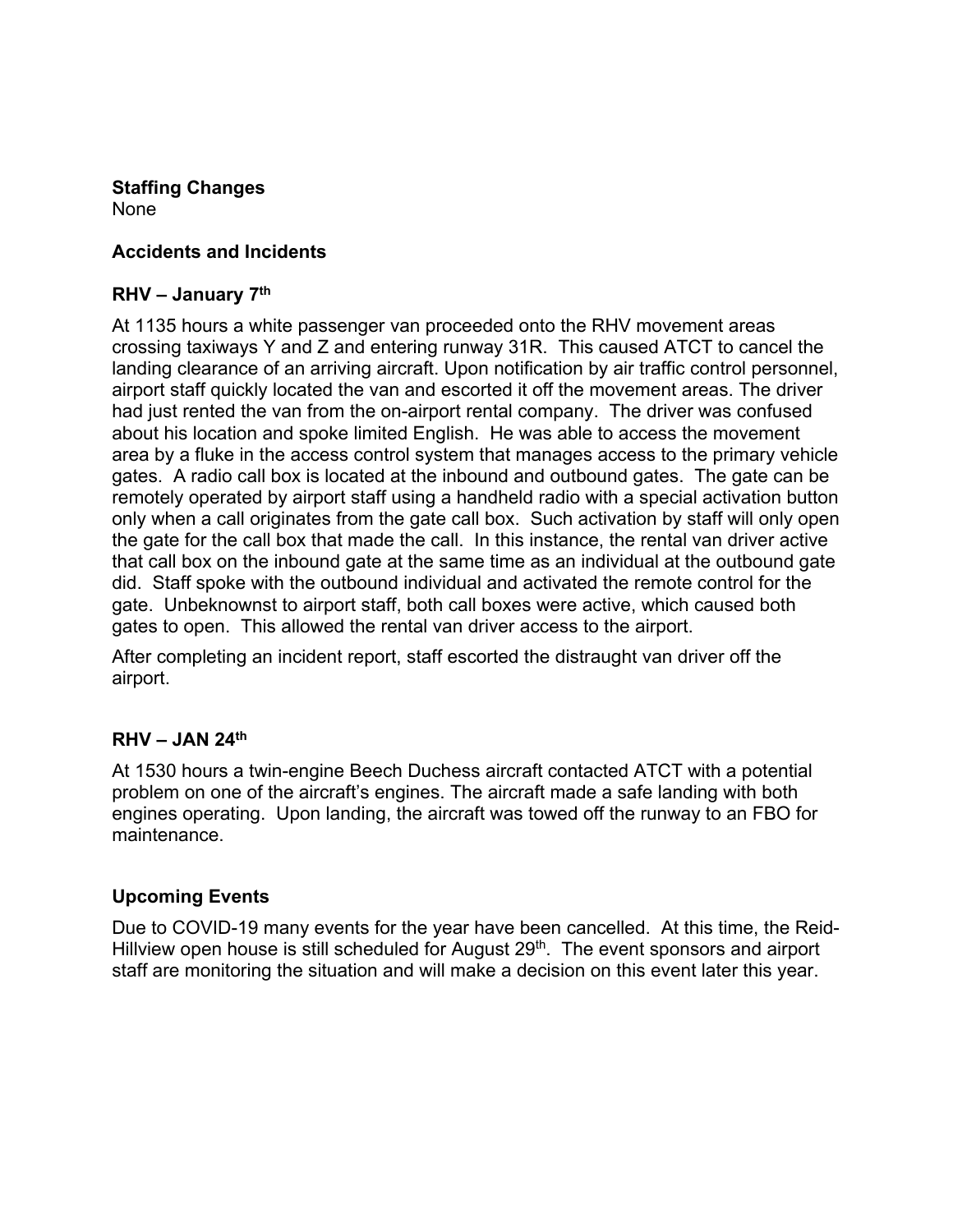#### Report Date: June 2019

Reporting Period: January 1 - March 31, 2019

|                                                            | <b>Reid-Hillview Airport</b>    |               |                   | <b>San Martin Airport</b>     |                 | <b>Airport System</b>         |                |                |
|------------------------------------------------------------|---------------------------------|---------------|-------------------|-------------------------------|-----------------|-------------------------------|----------------|----------------|
| <b>Parking</b>                                             | Hangar                          | Shelter       | <b>Tie-Down</b>   | Hangar                        | <b>Tie-Down</b> | Hangar                        | Shelter        | Tie-Down       |
| <b>Total Spaces</b>                                        | 144                             | 52            | 173               | 100                           | 90              | 244                           | 52             | 263            |
| Occupied                                                   | 136                             | 42            | 41                | 50                            | 17              | 186                           | 42             | 58             |
| Vacant                                                     | 8                               | 10            | 132               | 50                            | 73              | 58                            | 10             | 205            |
| <b>Account Closures</b>                                    | 6                               | 1             | 3                 | 2                             | 0               | 8                             | 1              | 3              |
| <b>New Accounts</b>                                        | 3                               | 0             | $\overline{2}$    | 0                             | 0               | 3                             | 0              | $\overline{2}$ |
| <b>Waiting Lists</b>                                       |                                 |               |                   |                               |                 |                               |                |                |
| <b>Total Applicants</b>                                    | 5                               | 0             | 0                 | 0                             | 0               | 5                             | 0              | $\mathbf 0$    |
| Inactive                                                   | 3                               | 0             | 0                 | 0                             | 0               | 3                             | 0              | 0              |
| <b>Revenue &amp; Expenditures YTD</b>                      |                                 |               |                   |                               |                 |                               |                |                |
| Percent of fiscal year elapsed                             |                                 |               | 75%               |                               | 75%             |                               |                | 75%            |
| Percent accrued annual revenue (Obj 2)                     |                                 |               | 75%               |                               | 75%             |                               |                | 75%            |
| <b>Revenue Estimated</b>                                   |                                 |               | 1,865,050         |                               | 659,500         |                               |                | 2,524,550      |
| <b>Revenue Realized</b>                                    |                                 |               | 1,390,165         |                               | 491,617         |                               |                | 1,881,782      |
| Percent Object 1 expended (personnel)                      |                                 | \$<br>429,061 | 74%               | \$<br>4,003                   | 25%             |                               | S<br>806,663   | 73%            |
| Percent Object 2 expended (general expenses)               |                                 | \$<br>242,893 | 80%               | \$<br>110,992                 | 71%             |                               | Ś.<br>745,915  | 62%            |
| <b>Aging Report</b>                                        |                                 |               |                   |                               |                 |                               |                |                |
|                                                            | <b>Account Qty</b><br>Days Late |               | <b>Amount Due</b> | <b>Account Qty Amount Due</b> |                 | <b>Account Qty Amount Due</b> |                |                |
|                                                            | 60                              | 4             | 4,255             | 1                             | 818             |                               | 5              | 5,073          |
|                                                            | 90                              | 3             | 6,423             | 2                             | 4,706           |                               | 5              | 11,129         |
|                                                            | 120                             | 2             | 8,230             | 0                             | 0               |                               | $\overline{2}$ | 8,230          |
| * where applicable, total includes administration expenses | <b>Total</b>                    | 9             | 18,908            | 3                             | 5,524           |                               | 12             | 24,432         |
|                                                            |                                 |               |                   |                               |                 |                               |                |                |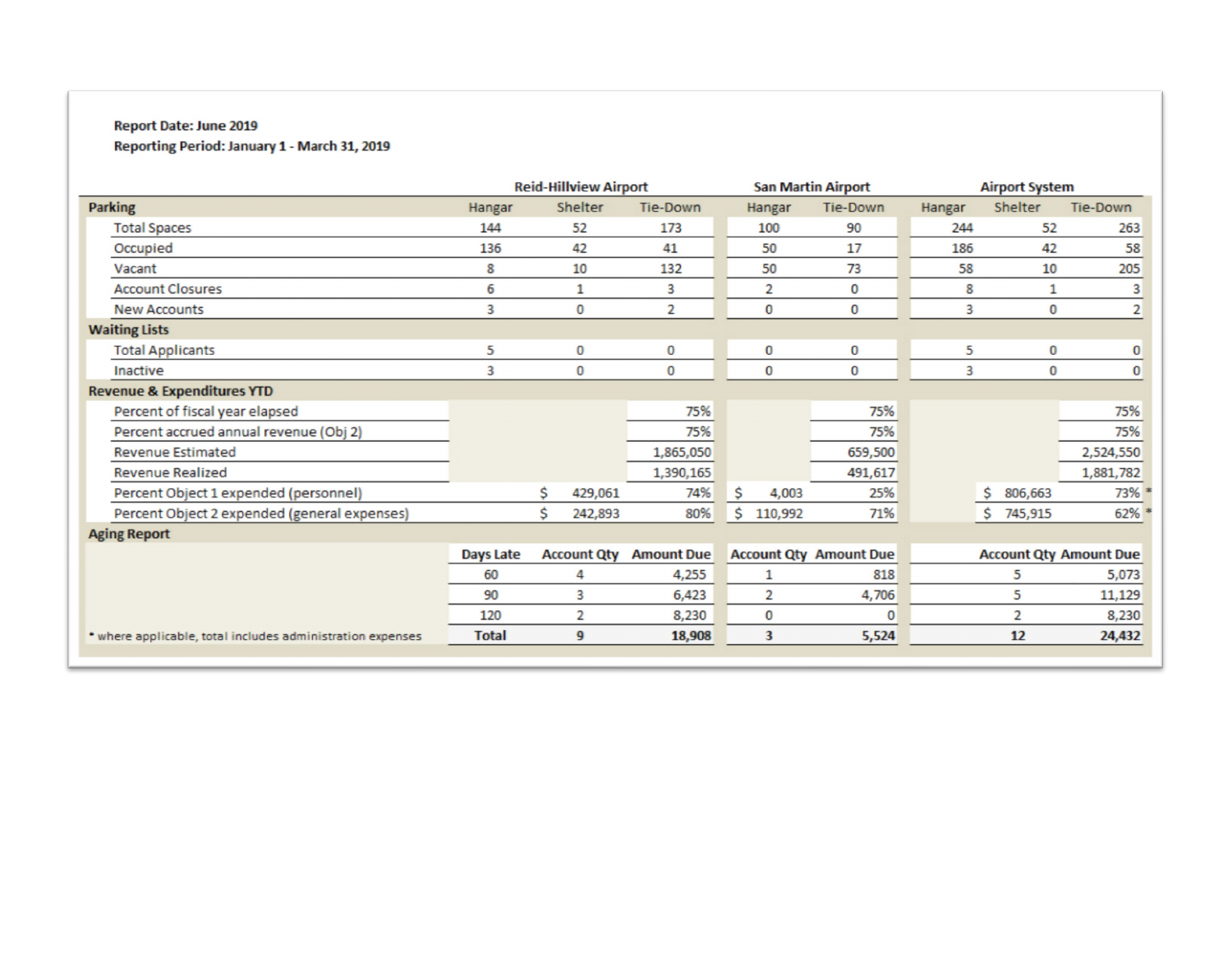